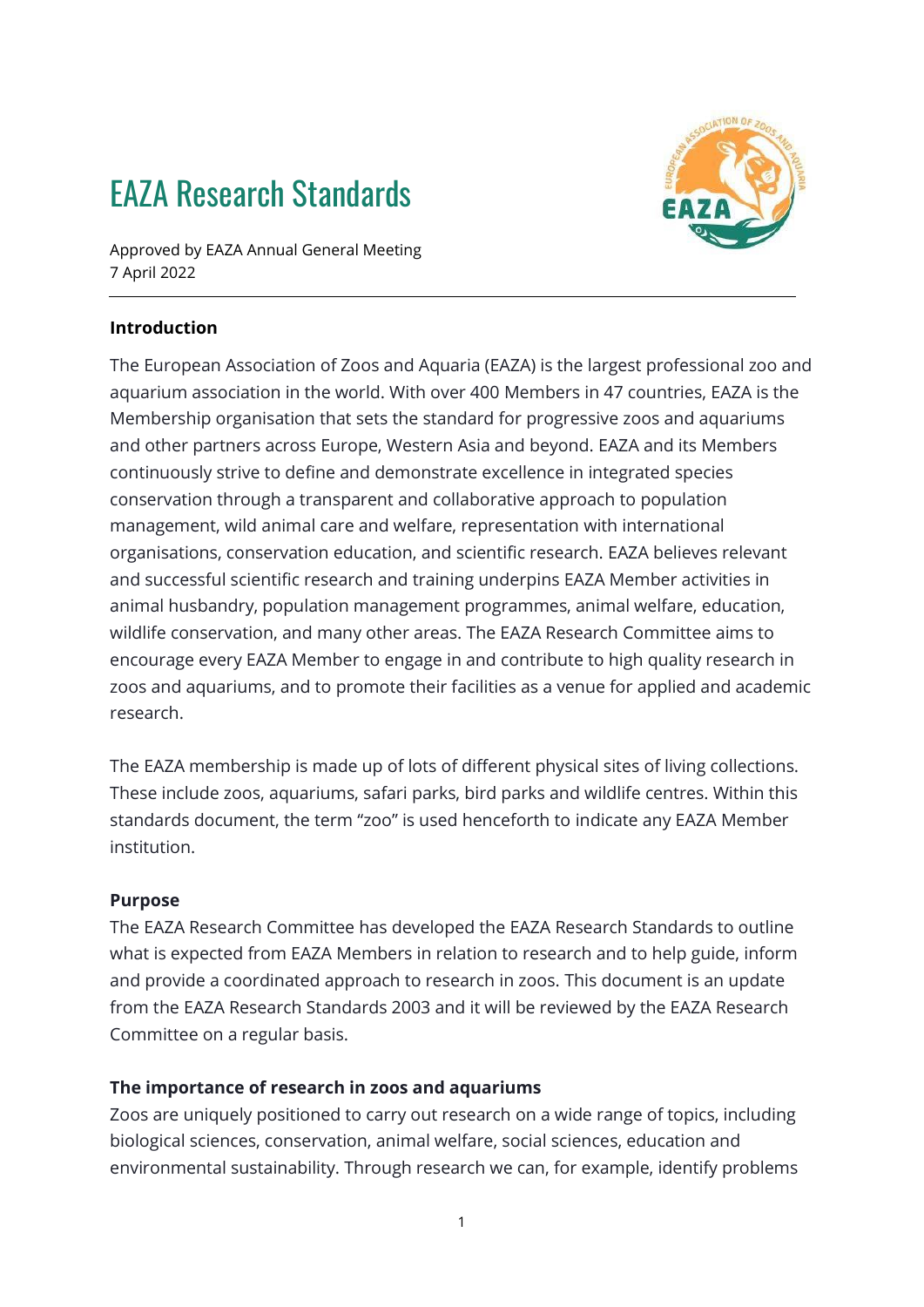or knowledge gaps and develop and implement efficient solutions. Research can be particularly valuable in terms of prioritisation and decision-making, for example for zoo management, animal husbandry, animal welfare and conservation. Zoos which actively participate in creating, communicating and employing scientific knowledge and evidence-based practice are integral to the understanding and conservation of animals, plants and their habitats. Through their visitors, zoos can measure the reach of their programmes, improve practice and contribute to a wider understanding of the role and value of both professional and informal science education.

Within the legal framework, the EU Zoos Directive encourages zoos to participate in research, particularly where conservation benefits accrue to a species. The Directive also endorses training in the relevant research skills and the exchange of information pertinent to species conservation, including breeding and reintroduction to the wild. EAZA encourages the integration of research as a component of management decisions across all fields within the institution to inform and facilitate evidence-based practice.

## **EAZA Research Standards**

To ensure that EAZA Members are constantly improving animal welfare and husbandry, education, research and conservation, a shared set of Standards and documents will help the Members to work together and to fulfil the mission of EAZA and its Members. The EAZA Research Standards aim to increase the involvement and the output of EAZA Members in their research activities and set out what is minimally expected from the Members. EAZA Members are obliged to comply with the provisions set out in these Standards. EAZA acknowledges the diversity of zoos within its membership and recognises that the scale of research activities in each EAZA Member should be proportional to the size of its operations.

The EAZA Research Standards are listed below, each followed by a brief elaboration to help guide EAZA Members in achieving each of the Standards.

#### **1. Zoos must identify and document research policies and priorities.**

EAZA understands that research policies will vary between institutions and formats will differ; however, each institution must have a formal document encompassing the plans for the zoo's contribution to research. The document should include what the institution is hoping to achieve overall (mission), particular taxa or areas that the institution wants to focus on which may be based on expertise or interest (priority research areas) and who will conduct the research, internal or external and how the institution will develop those relationships (staff/collaborations). Examples include; research between zoo staff and external researchers, hosting students, provision of biological samples (e.g.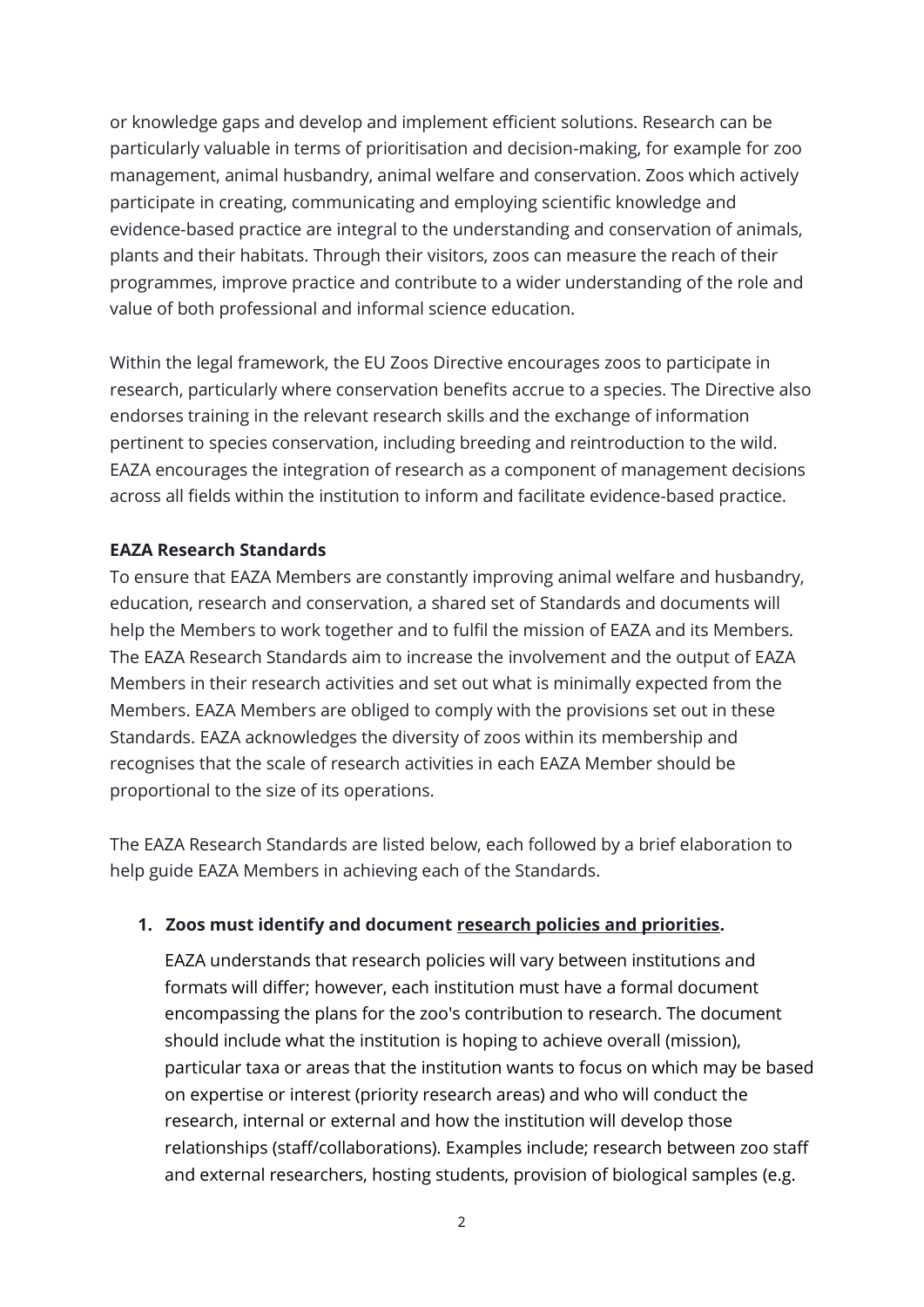to the EAZA Biobank) or independent projects carried out at the zoo to answer specific questions related to for example animal husbandry and welfare, visitor experience and education*.* 

# **2. Zoos must support the implementation of their research policy and create an expenditure plan for research purposes.**

EAZA understands that funding will vary by institution and in some cases, this will not be a specific budget but may take the form of making available resources of staff time for the collection of samples, transport of samples etc., or to carry out behavioural observations. EAZA does not require a specific monetary contribution but does require that collections discuss and have a formal plan in place for how they will support research activities.

# **3. Zoos must have at least one member of staff with the necessary experience and qualification that is responsible for leading and implementing the zoo's research plan.**

Scientifically trained staff are needed to develop and deliver good quality research. This can be achieved either by allocating staff time for research and related activities, e.g. animal care staff with a science background, or by employing a person trained in research skills (project design, methodology, analysis and scientific writing) as an established member of staff to realise the zoo's research policy*.* 

## **4. Zoos should also contribute to the professional development of staff responsible for the implementation of research activities.**

This may include supporting staff to attend or be actively involved in local, national, and international conferences and other meetings, to participate in courses, training sessions or workshops, or support self-guided learning by providing time and access to appropriate materials (e.g. books, peer-reviewed journals, internet access).

# **5. Zoos must make resources available to internal and external researchers to conduct effective research and to develop a thriving scientific culture.**

Facilities in zoos which can be used for research will vary by institution; they may include but are not limited to providing access to animal enclosures, access to records and samples (e.g. though ZIMS or the EAZA Biobank), staff time allocated to sample or data collection, student (co-)supervision, laboratory space, library space, classrooms, meeting areas and offices provision of cameras, data loggers, computers, software for data analysis etc.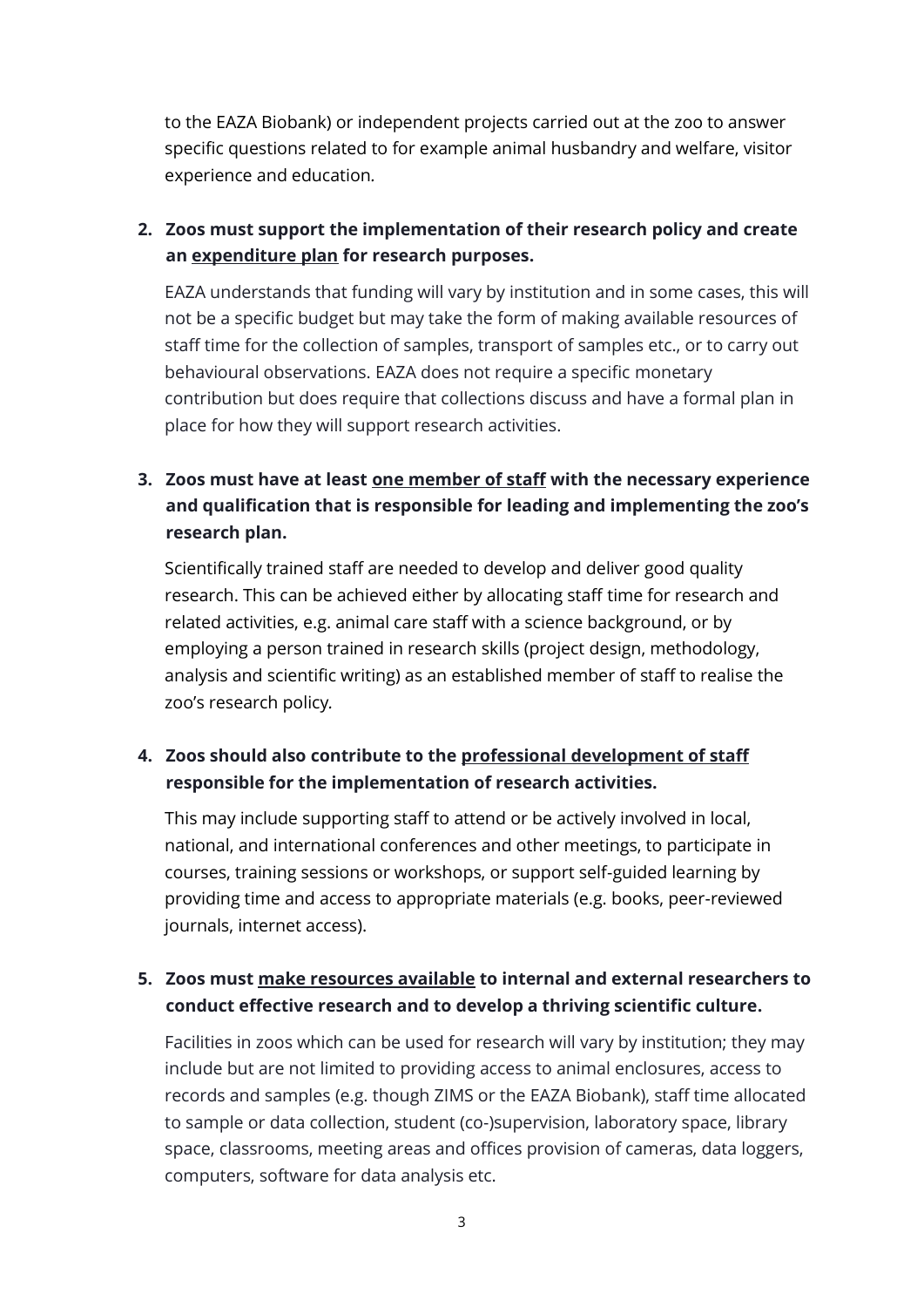**6. Zoos must provide opportunities for staff to keep informed about recent scientific developments in its broadest context, and use this to inform and improve zoo animal husbandry, population management programmes, education, conservation, and related activities, and guide future directions.**

Institutions should develop a virtual or physical in-house library comprising relevant books, and scientific journals and/or publications, and should increase the library collection on an annual basis. It should be noted that this can take the form of a digital or print library but access to the library should be achievable for all relevant staff members. Zoos have access to the Journal of Zoo and Aquarium Research as a fully open access publication. EAZA also provides links to Best-Practice Guidelines for a variety of taxa as do other member organisations (AZA, BIAZA, etc.). Staff members should be made aware of all free resources available, e.g. relevant Open Access scientific journals, and institutions should consider purchasing necessary resources as applicable. In addition, regular zoos staff meetings should be used to provide staff with updates and useful information reported in scientific literature.

## **7. Zoos must perform and/or participate in scientific research and should contribute to peer-reviewed scientific publications.**

While many kinds of scientific reports at different levels can be of considerable value, peer-reviewed publication is regarded by scientists as conclusive of rigorous research. Pursuing publication not only but also enables the dissemination of evidence-based practice, and whether a small-scale study or a multi-institutional project, this work may increase welfare and husbandry practices or increase knowledge of wildlife biology. If we fail to pursue publication, we risk the duplication of projects, inhibit the access of evidencebased best practice to the greater zoo and aquarium community and hinder our ability to showcase the value of zoo research to our own community, stakeholders, and to society.

## **8. Zoos must share research results and contribute to education, training and wider communications exercises.**

Zoos across Europe and Western Asia need to develop communication networks for discussing research and sharing of research output. This can be achieved in a myriad of ways a few examples include; dissemination to staff members through talks and presentations at your institution, presentations at EAZA conferences and other national member organisations, collaborations with universities to